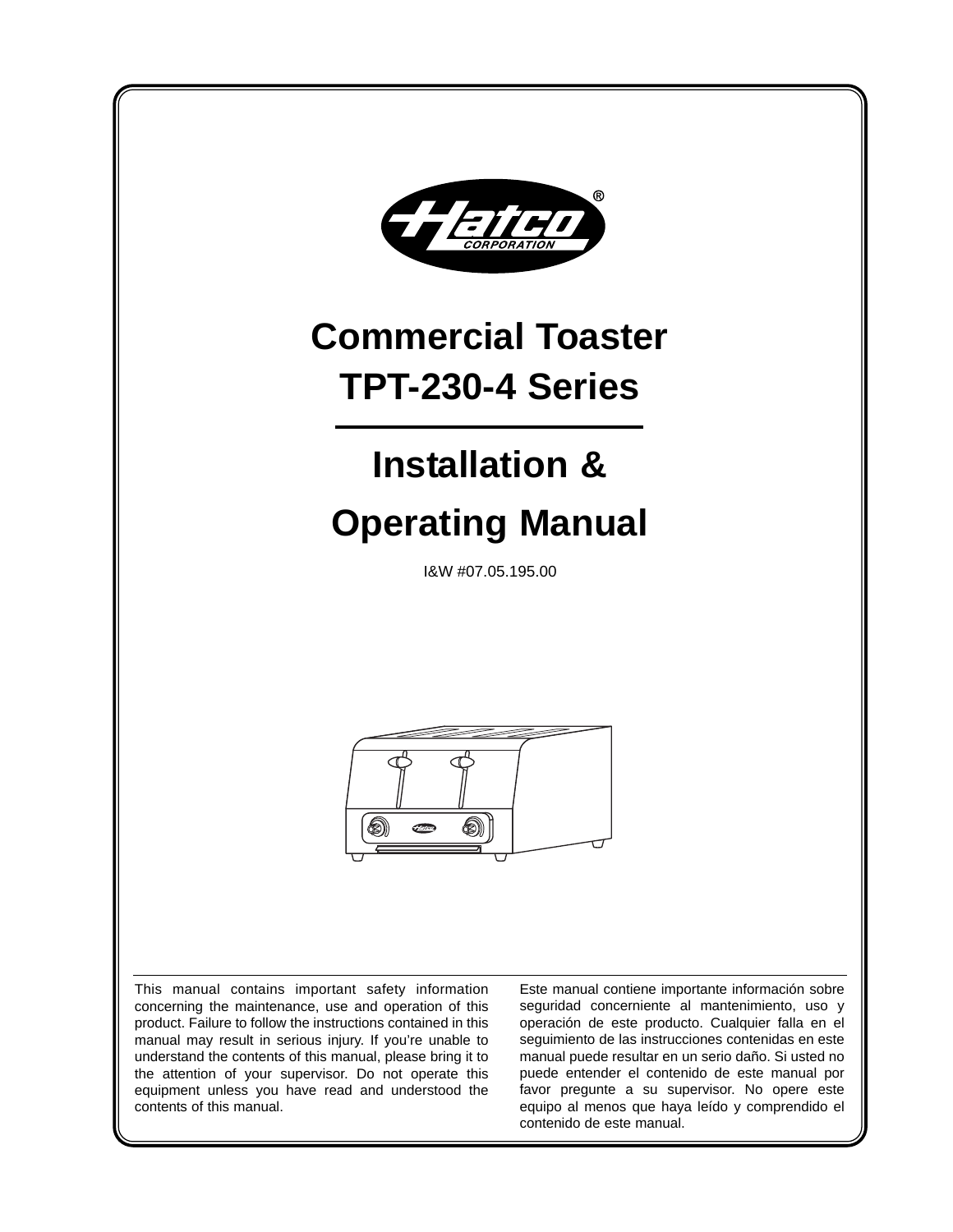# **CONTENTS**

| <b>Authorized Parts Distributors Back Cover</b> |  |
|-------------------------------------------------|--|

# **IMPORTANT OWNER INFORMATION**

Record the model number, serial number (identification decal located on the top rear of the unit), voltage and purchase date of your unit in the spaces provided. Please have this information available when contacting Hatco for service assistance.

Model No.

|      | Telephone: (414) 671-6350 |
|------|---------------------------|
| Fax: | (414) 671-3976            |

Additional information can be found by visiting our web site at **www.hatcocorp.com**

| Date of Purchase |  |  |
|------------------|--|--|
|                  |  |  |
|                  |  |  |
|                  |  |  |

Serial No.

## **INTRODUCTION**

Voltage \_\_\_\_\_\_\_\_\_\_\_\_\_\_\_\_\_\_\_\_\_\_\_\_\_\_\_\_\_\_\_\_\_\_

The Hatco Commercial Toaster is perfect for selfserve buffet areas and lighter volume restaurants, diners, and cafes. The unit evenly toasts a variety of bread products including bagels, texas toast, waffles and english muffins. The Commercial Toasters also makes a great addition to your conveyor toaster for those non-peak periods when an occasional order of toast is needed.

The Commercial Toaster features a durable stainless steel housing, four self-centering 35 mm (1-3/8") extra wide slots, individual toasting controls, a removable crumb tray for easy cleaning, and a 1829 mm (6') cord with plug.

This manual provides the installation, safety and operating instructions for the Hatco Commercial Toaster. We recommend all installation, operating and safety instructions appearing in this manual be

read prior to installation or operation of your Hatco Commercial Toaster. Safety instructions that appear in this manual after a warning symbol  $\hat{A}$  and the words **WARNING** or **CAUTION** printed in bold face are very important.  $\hat{A}$  **WARNING** means there is the possibility of serious injury or death to yourself or others.  $\hat{A}$  **CAUTION** means there is the possibility of minor or moderate injury. **NOTICE** without the symbol signifies the possibility of equipment or property damage only.

The Hatco Commercial Toaster is a product of extensive research and field testing. The materials used were selected for maximum durability, attractive appearance and optimum performance. Every unit is thoroughly inspected and tested prior to shipment.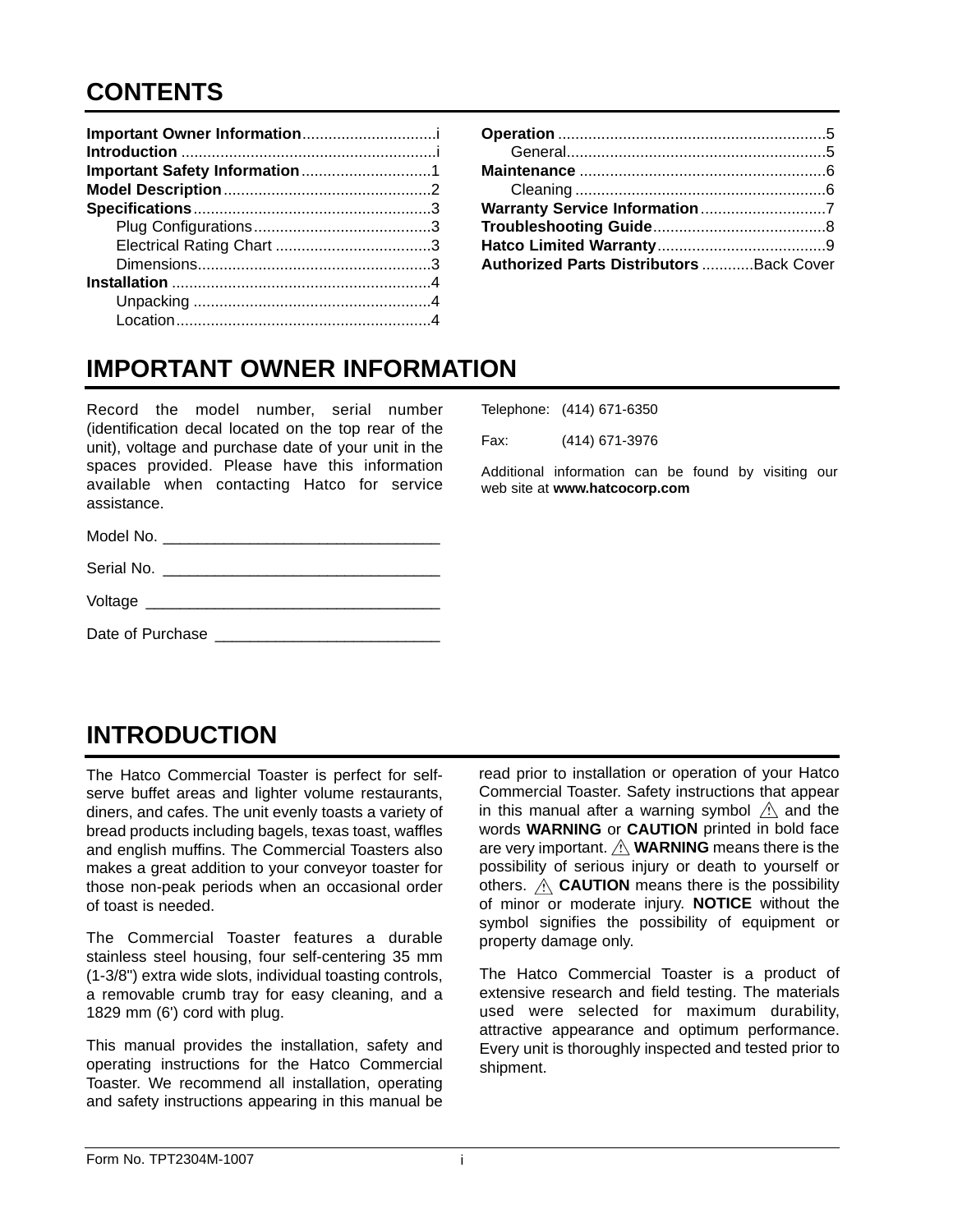**IMPORTANT! Read the following important safety information to avoid personal injury or death, and to avoid damage to the equipment or property.**

## **WARNINGS**

- **To avoid any injury, unplug the toaster from the power source and allow to cool completely before performing any maintenance, cleaning, or attempting to clear a jam.**
- **For safe and proper operation plug unit into a properly grounded electrical outlet of the correct voltage, size and plug configuration. If the plug and receptacle do not match, contact a qualified electrician to determine the proper voltage and size and install the proper electrical outlet.**
- **To avoid electrical shock or personal injury, do not steam clean or use excessive water on the unit.**
- **This appliance is not jet-proof construction. To assure safe and proper operation do not use jet-clean-spray to clean this appliance.**
- **To prevent any injury or damage to the unit do not pull unit by power cord.**
- A To prevent any injury, discontinue use if **power cord is frayed or worn.**
- **If the power supply cord is damaged, it must be replaced by Hatco, an Authorized Service Agent, or a person with similar qualifications to avoid a hazard.**
- **In case of fire, disconnect the toaster from its power source immediately. This allows the unit to cool, making it easier and safer to put out the fire.**
- **To prevent any injury or damage to the unit do not store or use gasoline or other flammable vapors or liquids in the vicinity of this or any other appliance.**
- **To avoid electrical shock, personal injury, or damage to the unit do not pick up the toaster by inserting fingers into the toaster slots and grasping the heating elements.**
- **To avoid electrical shock, personal injury, or damage to the unit never insert a knife, fork, or similar objects into the toasting chamber.**
- **Units are not waterproof. DO NOT submerge in water. Do not operate if unit has been submerged in water.**
- **To avoid any injury or damage the toaster must only be serviced by qualified personnel.**
- **To avoid any injury, do not allow liquids to spill into the unit.**
- **Some exterior surfaces on the unit will get hot. Use caution when touching these areas to avoid injury.**
- **To avoid any injury, do not clean the unit when unit is energized or hot.**
- **For safe and proper operation, the unit must be located a minimum of 25 mm (1") from combustible walls and materials. If safe distances are not maintained, discoloration or combustion could occur.**
- **If service is required on this unit, contact the Hatco Service Department at 414-671-6350; fax 414-671-3976.**
- **This product has no "user" serviceable parts. To avoid damage to the unit or injury to personnel, use only Authorized Hatco Service Agents and Genuine Hatco Parts when service is required.**
- **Genuine Hatco Replacement Parts are specified to operate safely in the environments in which they are used. Some aftermarket or generic replacement parts do not have the characteristics that will allow them to operate safely in Hatco equipment. It is essential to use Hatco Replacement Parts when repairing Hatco equipment. Failure to use Hatco Replacement Parts may subject operators of the equipment to hazardous electrical voltage, resulting in electrical shock or burn.**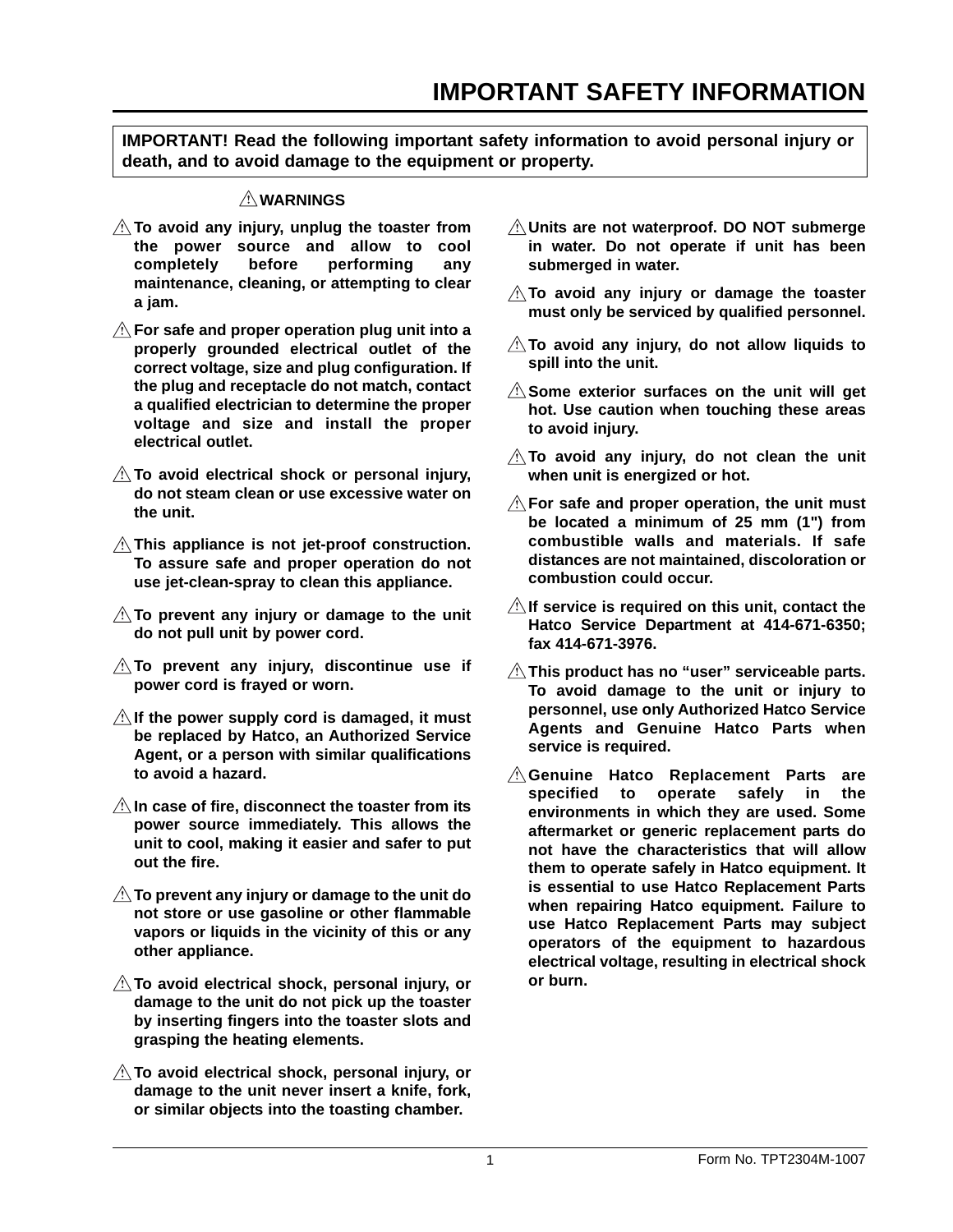## **IMPORTANT SAFETY INFORMATION**

## **CAUTIONS**

- **Unit is not weatherproof. For safe and proper operation locate the unit indoors where the ambient air temperature is constant and is a minimum of 21°C (70°F).**
- **To avoid any injury or damage locate the unit at the proper counter height, in an area that is convenient for use. The location should be level to prevent the unit or its contents from accidentally falling, and strong enough to support the weight of the unit and food.**
- **Do not place anything on top of toaster; doing so could damage toaster or subject personnel to possible injury.**
- **To avoid damage to the unit or injury to personnel always operate toaster with crumb tray installed.**
- $\triangle$  To avoid any injury, do not remove the crumb **tray for cleaning until the toaster is cool.**
- **The toasting of coated or buttered products such as garlic bread, cheese sandwiches and sweet rolls is NOT recommended. Residue will reduce toaster performance and could possibly ignite inside the toaster.**

### **NOTICES**

**Use only non-abrasive cleaners. Abrasive cleaners could scratch the finish of your unit, marring its appearance and making it susceptible to dirt accumulation.**

**Do not lay unit on the side with the control panel or damage to unit could occur.**

**Toasters are intended for commercial use only NOT for household use.**

## **MODEL DESCRIPTION**

## **ALL MODELS**

The Hatco Commercial Toaster is perfect for buffet areas and lighter volume restaurants. The TPT series toasters have four self-centering extra wide slots with individual progressive toasting controls. Constructed of durable stainless steel with a removable crumb tray for easy cleaning makes the TPT series toaster a great addition. The TPT-230-4 is capable of toasting up to 220 slices of toast per hour.



Figure 1. TPT-230-4 Commercial Toaster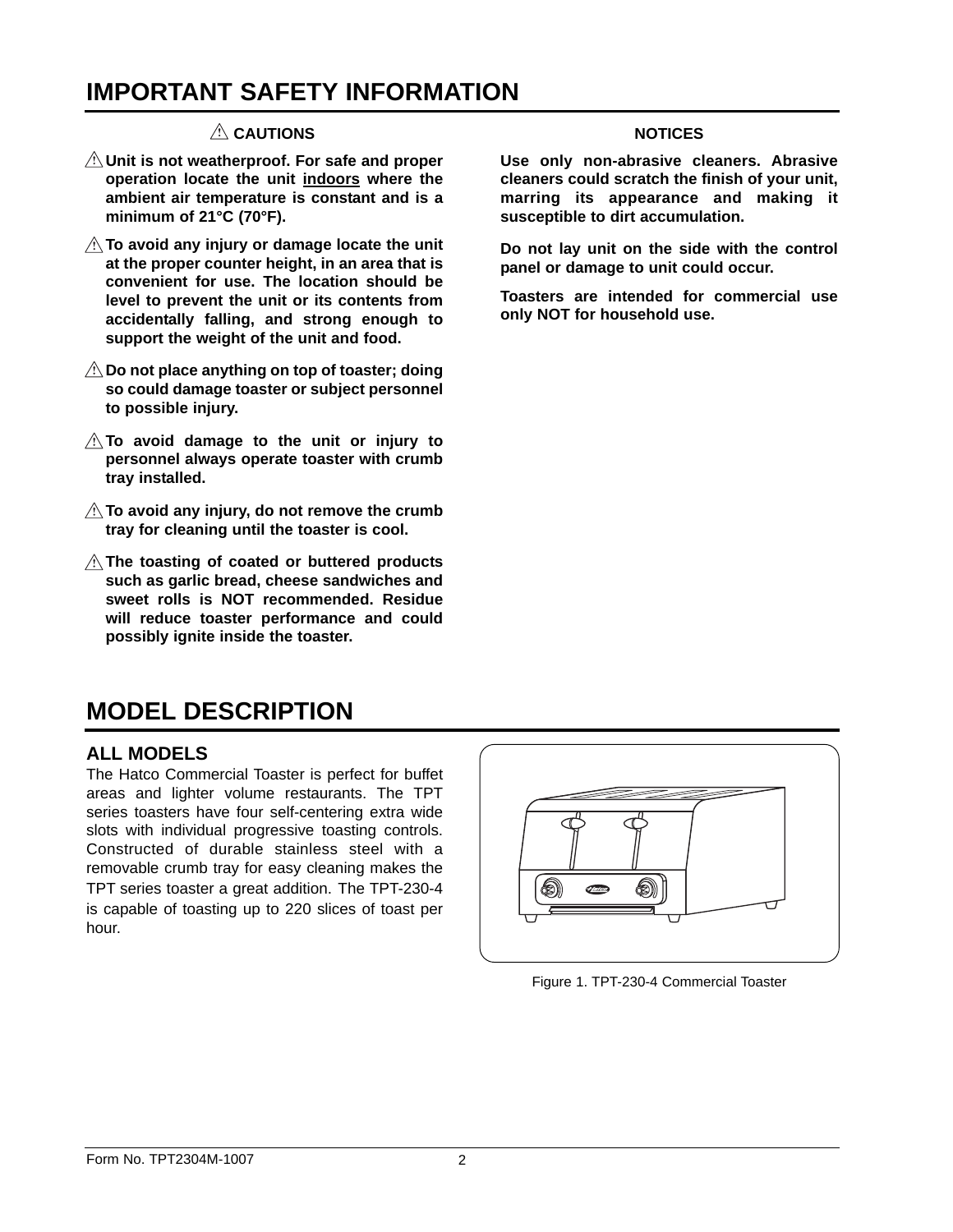# **SPECIFICATIONS**

## **PLUG CONFIGURATIONS**

Units are supplied from the factory with an electrical cord and plug installed. Plugs are supplied according to the applications. (See Figure 2.)

## **WARNING**

**For safe and proper operation plug unit into a properly grounded electrical outlet of the correct voltage, size and plug configuration. If the plug and receptacle do not match, contact a qualified electrician to determine the proper voltage and size and install the proper electrical outlet.**



**CEE 7/7 Schuko**

**\***Receptacle not supplied by Hatco.

Figure 2. Plug Configurations

## **ELECTRICAL RATING CHART**

| <b>Model</b> | Voltage  | Watts | Amps | <b>Plug Configuration</b> | <b>Shipping Weight</b> |
|--------------|----------|-------|------|---------------------------|------------------------|
| TPT-230-4    | 230 (CE) | 2000  | 8.7  | CEE 7/7 Shuko             | 10 kg (22 lbs.)        |

## **DIMENSIONS**

| <b>Model</b>         | Width                                          | <b>Depth</b> | Height     |
|----------------------|------------------------------------------------|--------------|------------|
|                      | (A)                                            | (B)          | (C)        |
| TPT-230-4            | 343 mm                                         | 359 mm       | 232 mm     |
|                      | $(13-1/2")$                                    | $(14-1/8")$  | $(9-1/8")$ |
| <b>Slot Openings</b> | 35 mm W x 133 mm D<br>$(1-3/8" \times 5-1/4")$ |              |            |



Figure 3. TPT-230-4 Dimensions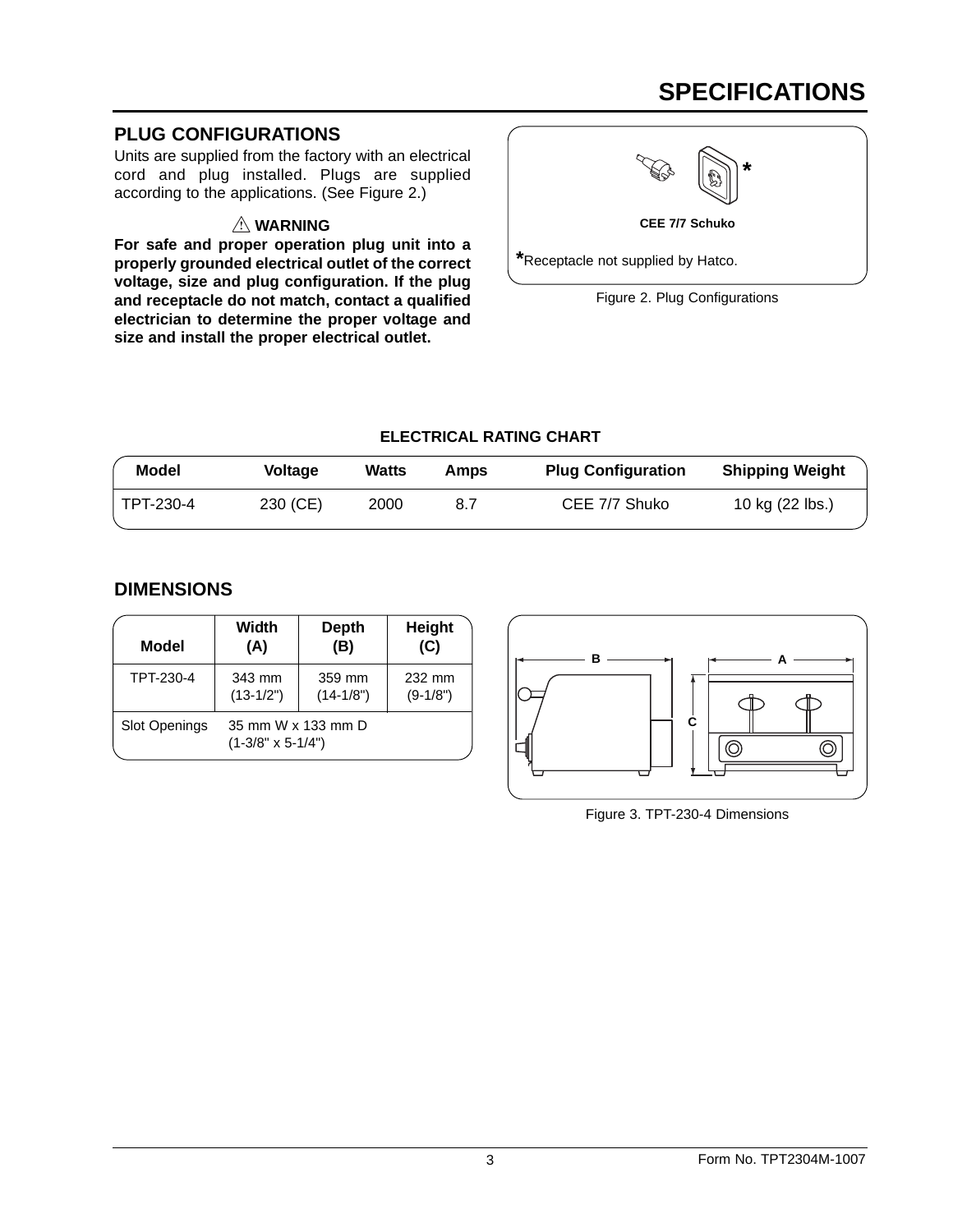## **INSTALLATION**

## **UNPACKING**

The Toaster is shipped with all components preassembled. Care should be taken when unpacking shipping carton to avoid damage to unit and components enclosed.

#### **WARNING**

**If the power supply cord is damaged, it must be replaced by Hatco, an Authorized Service Agent, or a person with similar qualifications to avoid a hazard.**

#### **WARNING**

**To prevent any injury or damage to the unit do not pull unit by power cord.**

#### **WARNING**

**To prevent any injury, discontinue use if power cord is frayed or worn.**

#### **WARNING**

**To avoid electrical shock, personal injury, or damage to the unit do not pick up the toaster by inserting fingers into the toaster slots and grasping the heating elements.**

- 1. Remove the unit from the carton.
- 2. Remove information packet.
- 3. Remove tape and protective packaging from all surfaces of unit.

#### **NOTICE**

**Do not lay unit on the side with the control panel or damage to the unit could occur.**

## **LOCATION**

For proper operation and maximum performance, locate the unit in an area where the ambient air temperature is constant and is a minimum of 21°C (70°F). Areas which are susceptible to active air movements or currents should be avoided, i.e., near exhaust fans or hoods and air conditioning ducts.

## **WARNING**

**To avoid any injury, do not allow liquids to spill into the unit.**

#### **<u>A</u>** CAUTION

**Unit is not weatherproof. For safe and proper operation locate the unit indoors where the ambient air temperature is constant and is a minimum of 21°C (70°F).**

#### **WARNING**

**For safe and proper operation, the unit must be located a minimum of 25 mm (1") from combustible walls and materials. If safe distances are not maintained, discoloration or combustion could occur.**

#### **<u>A</u>** CAUTION

**To avoid any injury or damage locate the unit at the proper counter height, in an area that is convenient for use. The location should be level to prevent the unit or its contents from accidentally falling, and strong enough to support the weight of the unit and food displayed.**

#### **WARNING**

**To prevent any injury or damage to the unit do not store or use gasoline or other flammable vapors or liquids in the vicinity of this or any other appliance.**

#### **CAUTION**

**Do not place anything on top of toaster; doing so could damage toaster or subject personnel to possible injury.**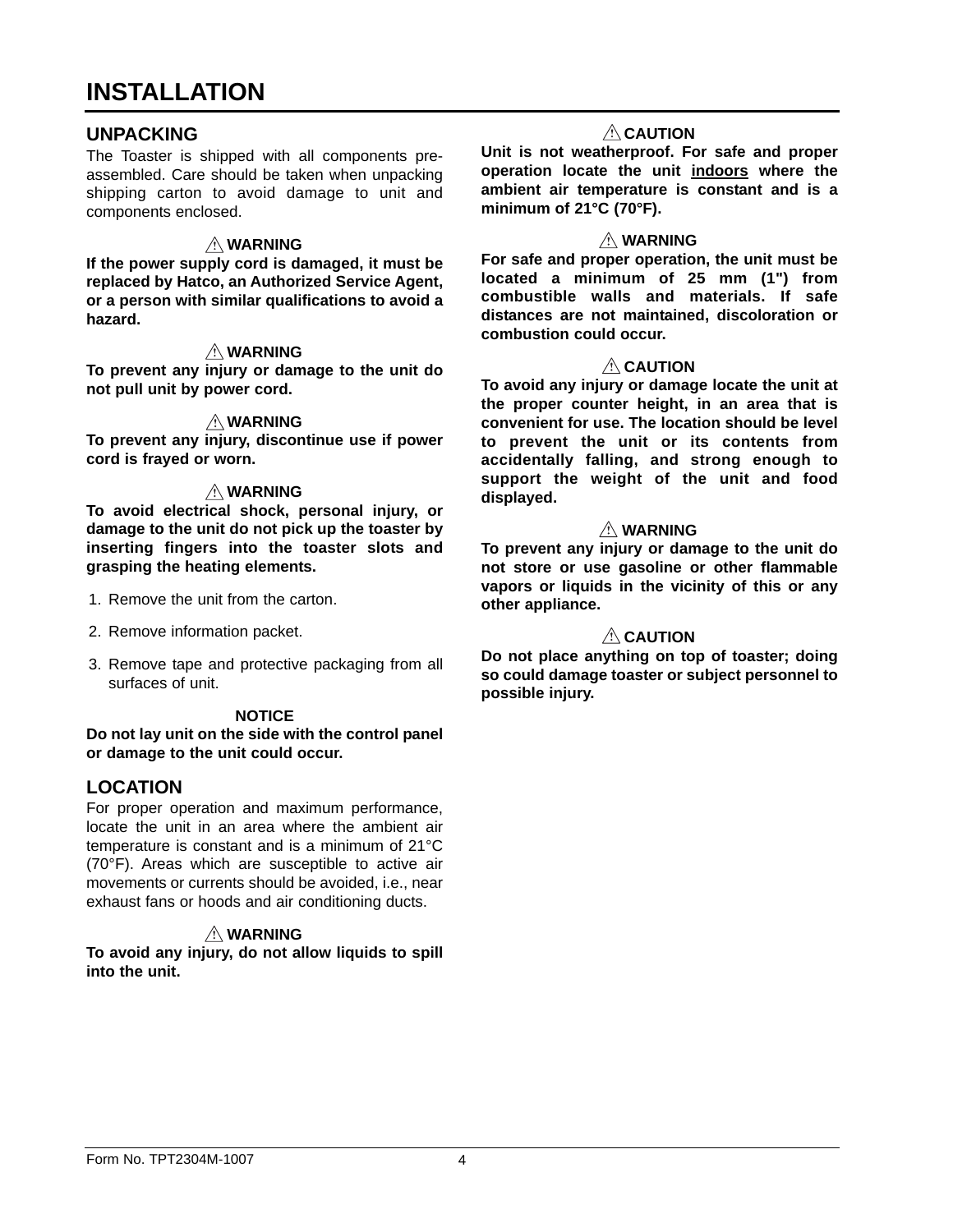# **OPERATION**

## **GENERAL**

### **WARNING**

**Unit is not waterproof. DO NOT submerge in water. Do not operate if it has been submerged in water.**

## **WARNING**

**Some exterior surfaces on the unit will get hot. Use caution when touching these areas to avoid injury.**

#### **WARNING**

**In case of fire, disconnect the toaster from its power source immediately. This allows the unit to cool, making it easier and safer to put out the fire.**

#### **WARNING**

**To prevent any injury or damage to the unit do not store or use gasoline or other flammable vapors or liquids in the vicinity of this or any other appliance.**

#### **WARNING**

**To avoid electrical shock, personal injury, or damage to the unit do not pick up the toaster by inserting fingers into the toaster slots and grasping the heating elements.**

## **WARNING**

**To avoid electrical shock, personal injury, or damage to the unit never insert a knife, fork, or similar objects into the toasting chamber.**

#### *A* CAUTION

**To avoid damage to the unit or injury to personnel always operate toaster with crumb tray installed.**

## **CAUTION**

**To avoid any injury, do not remove the crumb tray for cleaning until the toaster is cool.**

## **CAUTION**

**The toasting of coated or buttered products such as garlic bread, cheese sandwiches and sweet rolls is NOT recommended. Residue will reduce toaster performance and could possibly ignite inside the toaster.**

#### **NOTICE**

**Toasters are intended for commercial use only NOT for household use.**



Figure 4. Controls and Crumb Tray

- 1. Plug unit into a properly grounded electrical outlet of the correct voltage, size and plug configuration. See *SPECIFICATIONS* for details.
- 2. Set Color Selection Knobs to desired toast darkness. For lighter toast turn color selection knob counter-clockwise or for darker toast turn clockwise (See Figure 4).
- 3. Place product in toast slots and push Operating Lever(s) down to toast product. Operating lever(s) will automatically raise at the end of the toasting cycle.

*Note: Operating Lever(s) can be lifted manually during toasting for discharge.*

4. For periodic cleaning, remove crumb tray and empty. *Do not operate toaster when the crumb tray is removed.*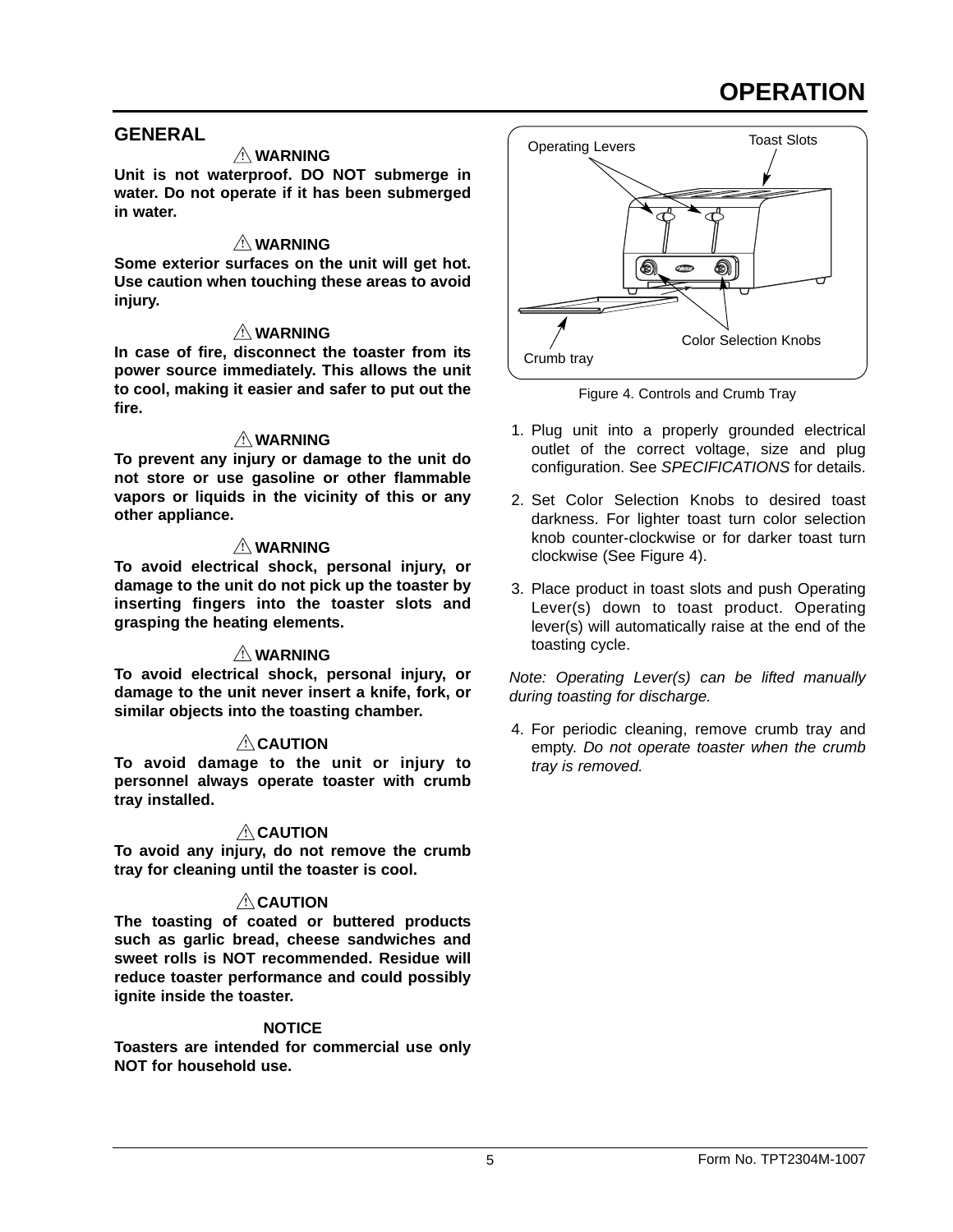## **CLEANING**

The Hatco Commercial Toaster is designed for maximum durability and performance, with minimum maintenance.

### **WARNING**

**To avoid any injury, unplug the toaster from the power source and allow to cool completely before performing any maintenance, cleaning, or attempting to clear a jam.**

#### **WARNING**

**Units are not waterproof. DO NOT submerge in water. Do not operate if unit has been submerged in water.**

#### **WARNING**

**To avoid electrical shock or personal injury, do not steam clean or use excessive water on the unit.**

#### **WARNING**

**To avoid any injury, do not clean the unit when unit is energized or hot.**

#### **WARNING**

**This appliance is not jet-proof construction. To assure safe and proper operation do not use jetclean-spray to clean this appliance.**

#### **CAUTION**

**To avoid any injury, do not remove the crumb tray for cleaning until the toaster is cool.**

#### **NOTICE**

**Use only non-abrasive cleaners. Abrasive cleaners could scratch the finish of your unit, marring its appearance and making it susceptible to dirt accumulation.**

To preserve the finish of the toaster, it is recommended that the metal surfaces be wiped daily with a damp cloth.

- 1. Remove the crumb tray and empty.
- 2. Wash crumb tray with warm water and a mild detergent, rinse with water.
- 3. Allow crumb tray to air dry or hand dry with a soft cloth before placing back into the toaster.
- 4. Wipe exterior surface of toaster with a damp cloth.

#### **WARNING**

**If service is required on this unit, contact the Hatco Service Department at 414-671-6350; fax 414-671-3976.**

#### **WARNING**

**This product has no "user" serviceable parts. To avoid damage to the unit or injury to personnel, use only Authorized Hatco Service Agents and Genuine Hatco Parts when service is required.**

#### **WARNING**

**Genuine Hatco Replacement Parts are specified to operate safely in the environments in which they are used. Some aftermarket or generic replacement parts do not have the characteristics that will allow them to operate safely in Hatco equipment. It is essential to use Hatco Replacement Parts when repairing Hatco equipment. Failure to use Hatco Replacement Parts may subject operators of the equipment to hazardous electrical voltage, resulting in electrical shock or burn.**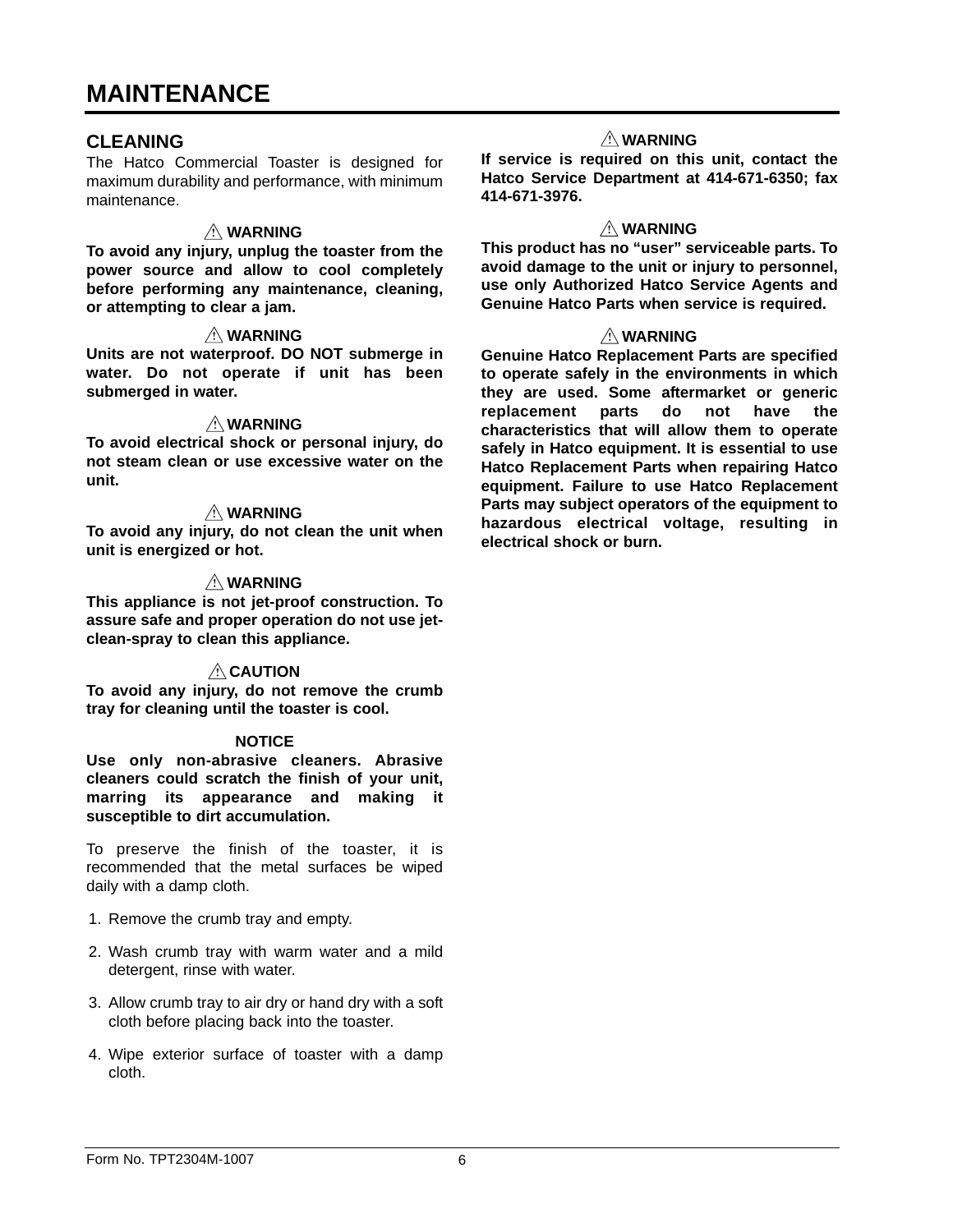The warranty on Hatco TPT-230-4 Series toasters is for one year from date of purchase or eighteen months from date of shipping from Hatco, which ever occurs first. This is a parts only warranty. (Labor is not covered.)

If you experience a problem with a TPT-230-4 Series toaster during the warranty period please do the following:

#### **Contact Local Hatco Dealer**

When contacting Hatco Dealer for service assistance, please supply dealer with the following information to assure prompt processing:

- Model of Unit
- Serial Number (located on the bottom of the unit)
- Specific Problem with the Toaster
- Date of Purchase
- Name of your Business
- Shipping Address
- Contact Name and Phone Number

Hatco Dealer will do the following:

- Provide replacement part(s) as required
- Submit warranty claim to Hatco for processing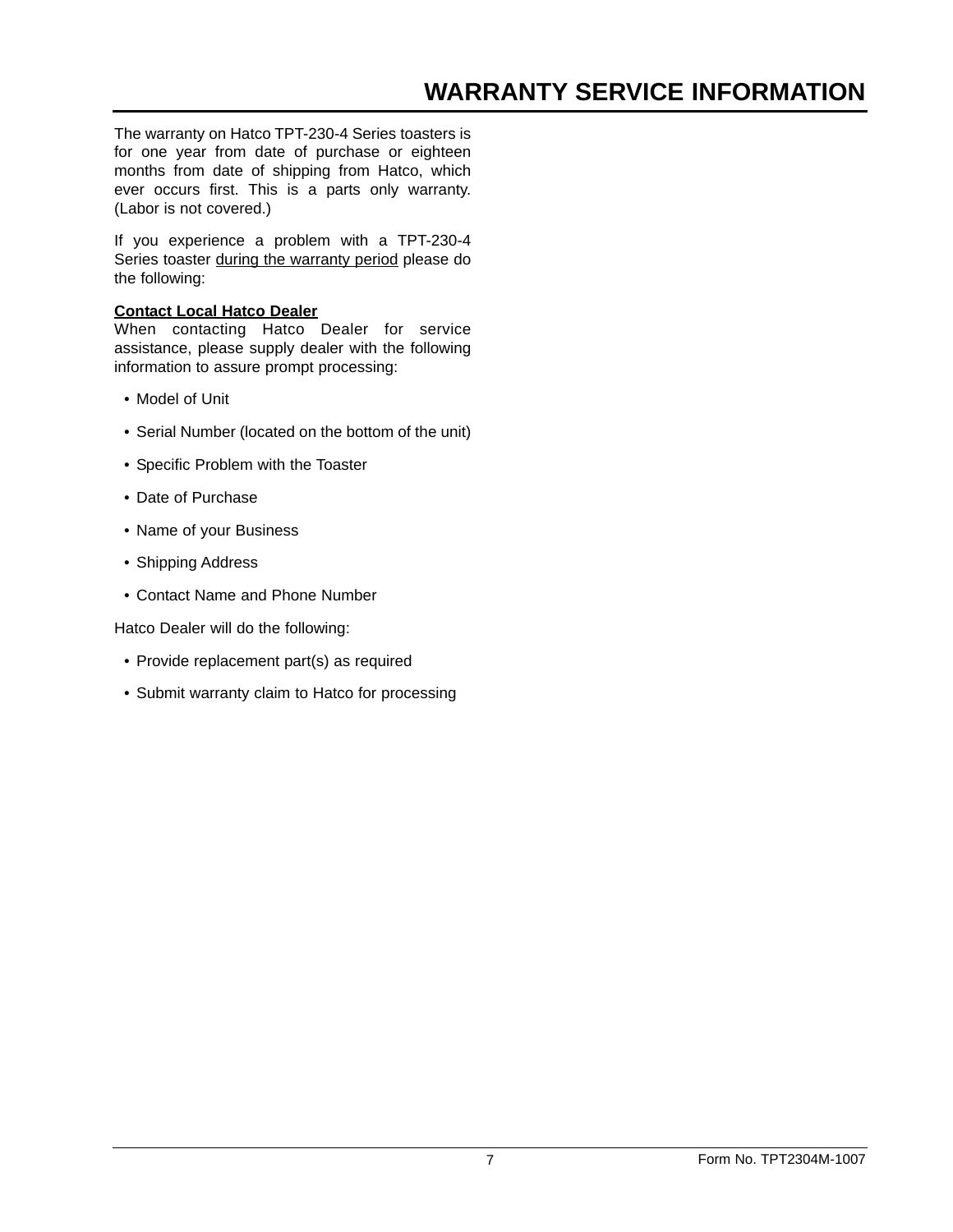## **WARNING**

**To avoid any injury or damage the toaster must only be serviced by qualified personnel.**

## **WARNING**

**To avoid any injury, unplug the toaster from the power source and allow to cool completely before performing any maintenance, cleaning, or attempting to clear a jam.**

| <b>SYMPTOM</b>                                                            | <b>PROBABLE CAUSE</b>                                                                                              | <b>CORRECTIVE ACTION</b>                                                                                                                                                                            |
|---------------------------------------------------------------------------|--------------------------------------------------------------------------------------------------------------------|-----------------------------------------------------------------------------------------------------------------------------------------------------------------------------------------------------|
| Toast too light.                                                          | Color Selection Control set on a<br>light setting.                                                                 | Adjust color control to a darker setting.                                                                                                                                                           |
|                                                                           | Supply voltage to unit is low.                                                                                     | Verify the supply voltage to the toaster<br>matches the unit specifications.                                                                                                                        |
| Toast too dark.                                                           | Color Selection Control set on a<br>dark setting.                                                                  | Adjust color control to a lighter setting.                                                                                                                                                          |
|                                                                           | Supply voltage to unit is high.                                                                                    | Verify the supply voltage to the toaster<br>matches the unit specifications.                                                                                                                        |
| Unit takes too long to toast.                                             | The first few batches can take<br>longer because the toaster needs<br>time to heat up when initially<br>turned on. | Allow toaster to heat up before inserting bread<br>product.                                                                                                                                         |
| Unit toasts only on one side.                                             | Heating element defective.                                                                                         | Visually check heating elements inside toaster<br>with the latch engaged. With the handle<br>pushed down, the heating element should<br>glow red. If the element does not glow do the<br>following: |
|                                                                           |                                                                                                                    | Contact Local Hatco Dealer or the Hatco<br>Service Team for assistance.                                                                                                                             |
| Toaster does not automatically<br>pop-up.                                 | Spring is broken.                                                                                                  | Contact Local Hatco Dealer or the Hatco<br>Service Team for assistance.                                                                                                                             |
|                                                                           | Unlatching solenoid is no longer<br>working.                                                                       | Contact Local Hatco Dealer or the Hatco<br>Service Team for assistance.                                                                                                                             |
|                                                                           | Control board has stopped<br>working.                                                                              | Contact Local Hatco Dealer or the Hatco<br>Service Team for assistance.                                                                                                                             |
| Heating Element does not come<br>on at all when handle is pushed<br>down. | The switch may be broken.                                                                                          | Contact Local Hatco Dealer or the Hatco<br>Service Team for assistance.                                                                                                                             |
| The handle does not latch.                                                | Latch mechanism is broken.                                                                                         | Contact Local Hatco Dealer or the Hatco<br>Service Team for assistance.                                                                                                                             |
| Toaster trips the circuit breaker or<br>GFCI.                             | Circuit breaker is not properly<br>sized for the toaster.                                                          | Check circuit breaker for proper sizing.                                                                                                                                                            |
|                                                                           | Wiring fault inside toaster.                                                                                       | Contact Local Hatco Dealer or the Hatco<br>Service Team for assistance.                                                                                                                             |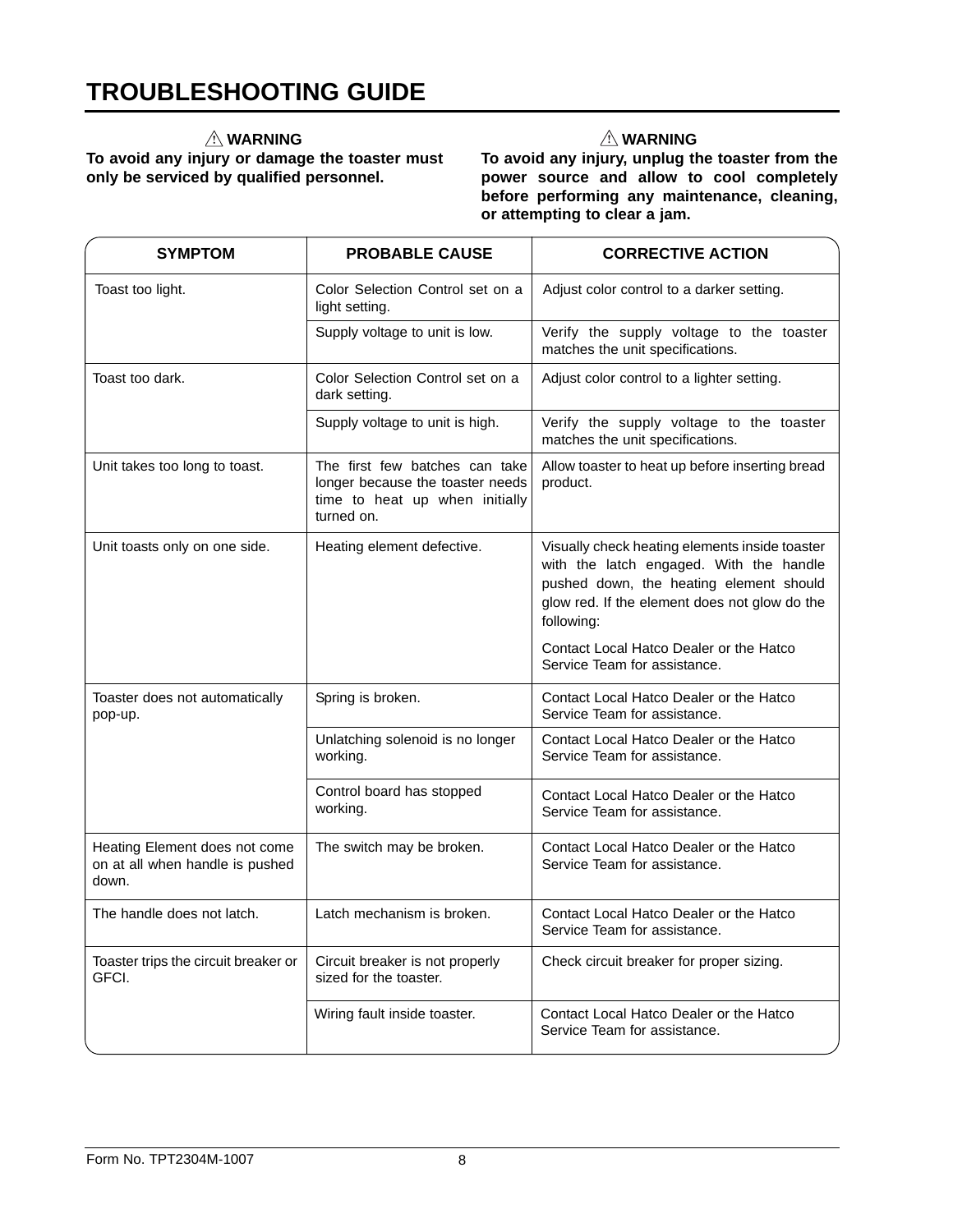## **1. PRODUCT WARRANTY**

Hatco warrants the products that it manufactures (the "Products") to be free from defects in materials and workmanship, under normal use and service, for a period of one (1) year from the date of purchase when installed and maintained in accordance with Hatco's written instructions or 18 months from the date of shipment from Hatco. Buyer must establish the product's purchase date by returning Hatco's Warranty Registration Card or by other means satisfactory to Hatco in its sole discretion.

Hatco warrants the following Product components to be free from defects in materials and workmanship from the date of purchase (subject to the foregoing conditions) for the period(s) of time and on the conditions listed below:

**a) One (1) Year Parts and Labor PLUS One (1) Additional Year Parts-Only Warranty:** Toaster Elements (TQ, TRH,TK metal sheathed) Drawer Warmer Elements (metal sheathed) Drawer Warmer Drawer Rollers and Slides Food Warmer Elements (metal sheathed) Display Warmer Elements (metal sheathed

air heating) Holding Cabinet Elements (metal sheathed air heating)

- **b) One (1) Year Parts and Labor PLUS Four (4) Years Parts-Only Warranty on pro-rated terms that Hatco will explain at Buyer's request:**  3CS and FR Tanks
- **c) One (1) Year Parts and Labor PLUS Nine (9) Years Parts-Only Warranty on:** Electric Booster Heater Tanks Gas Booster Heater Tanks

THE FOREGOING WARRANTIES ARE EXCLUSIVE AND IN LIEU OF ANY OTHER WARRANTY, EXPRESSED OR IMPLIED, INCLUDING BUT NOT LIMITED TO ANY IMPLIED WARRANTY OF MERCHANTABILITY OR FITNESS FOR A PARTICULAR PURPOSE OR PATENT OR OTHER INTELLECTUAL PROPERTY RIGHT INFRINGEMENT. Without limiting the generality of the foregoing, SUCH WARRANTIES DO NOT COVER: Coated incandescent light bulbs, fluorescent lights, lamp warmer heat bulbs, glass components, Product failure in booster tank, fin tube heat exchanger, or other water heating equipment, caused by liming, sediment buildup, chemical attack or freezing, Product misuse, tampering or misapplication, improper installation or application of improper voltage.

### **2. LIMITATION OF REMEDIES AND DAMAGES**

Hatco's liability and Buyer's exclusive remedy hereunder will be limited solely, at Hatco's option, to repair or replacement by a Hatco-authorized service agency (other than where Buyer is located outside of the United States, Canada, United Kingdom or Australia in which case Hatco's liability and Buyer's exclusive remedy hereunder will be limited solely to replacement of part under warranty) with respect to any claim made within the applicable warranty period referred to above. Hatco reserves the right to accept or reject any such claim in whole or in part. Hatco will not accept the return of any Product without prior written approval from Hatco, and all such approved returns shall be made at Buyer's sole expense. HATCO WILL NOT BE LIABLE, UNDER ANY CIRCUMSTANCES, FOR CONSEQUENTIAL OR INCIDENTAL DAMAGES, INCLUDING BUT NOT LIMITED TO LABOR COSTS OR LOST PROFITS RESULTING FROM THE USE OF OR INABILITY TO USE THE PRODUCTS OR FROM THE PRODUCTS BEING INCORPORATED IN OR BECOMING A COMPONENT OF ANY OTHER PRODUCT OR GOODS.